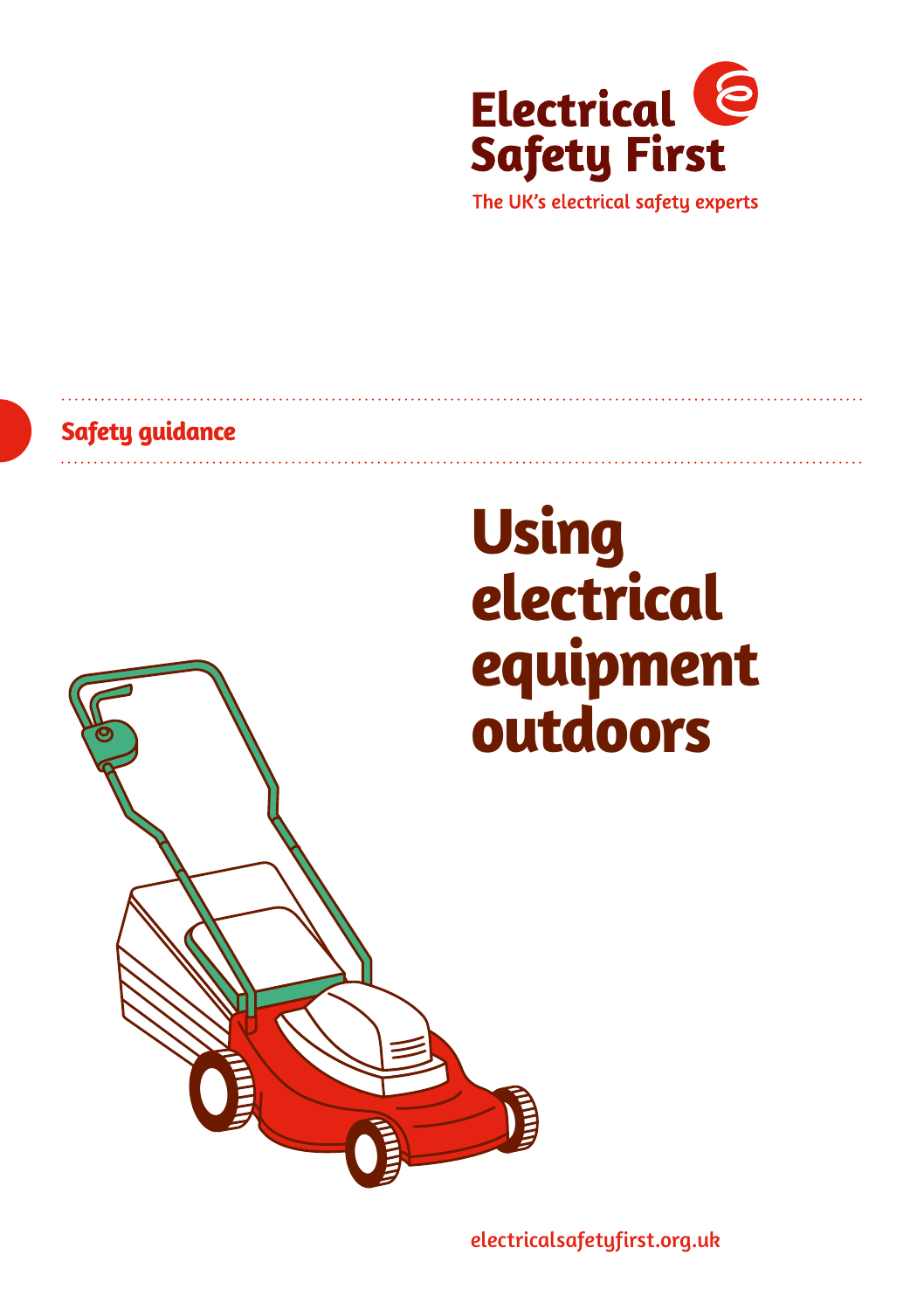## **What are the dangers of using electrical equipment in the garden?**

**Although electricity makes gardening much easier, wet conditions and contact with the ground means that the risk of injury or death from electric shock is much greater than the risk from using electrical equipment indoors.**

Many garden accidents happen because someone handles equipment carelessly, doesn't concentrate properly or fails to follow the manufacture's instructions.

By following simple safety rules every time you work in the garden, you can easily avoid a serious accident.

We have produced this leaflet to help you to avoid accidents caused by using electrical equipment outdoors.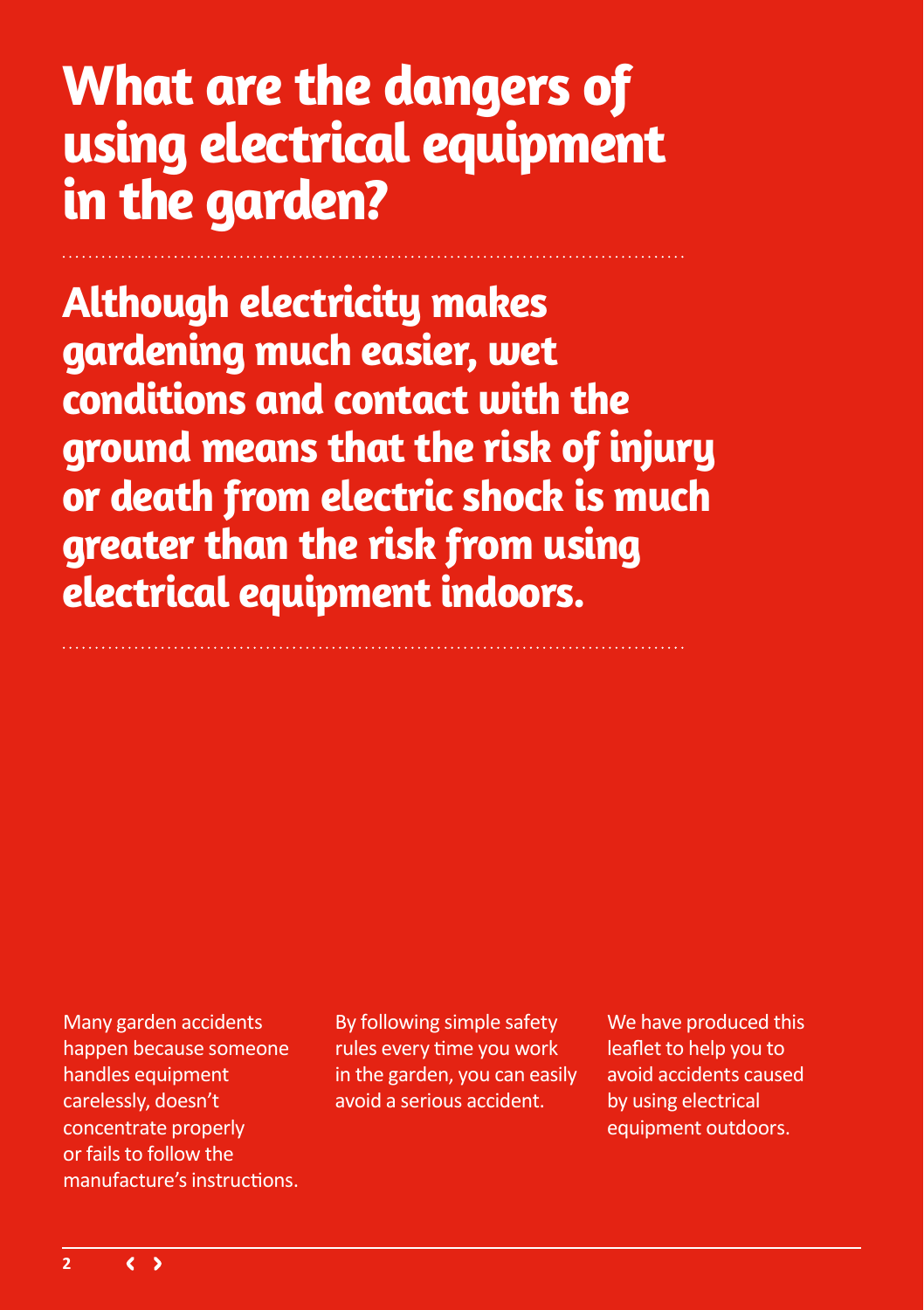# **Extension leads, cables and connections**

**If you do not check the condition of extension leads, cables and connections and use them correctly, you could get an electric shock.**

### **Make sure they are:**

- Suitable for outdoor use weatherresistant with moulded connections that prevent moisture seeping in.
- Rated correctly to suit the equipment you want to connect to them.
- Uncoiled, to prevent them from overheating.
- Kept clean and free from damage.
- Replaced if damage is found.
- Used according to the manufacturer's instructions.
- Positioned appropriately to prevent them being damaged.
- Kept dry.

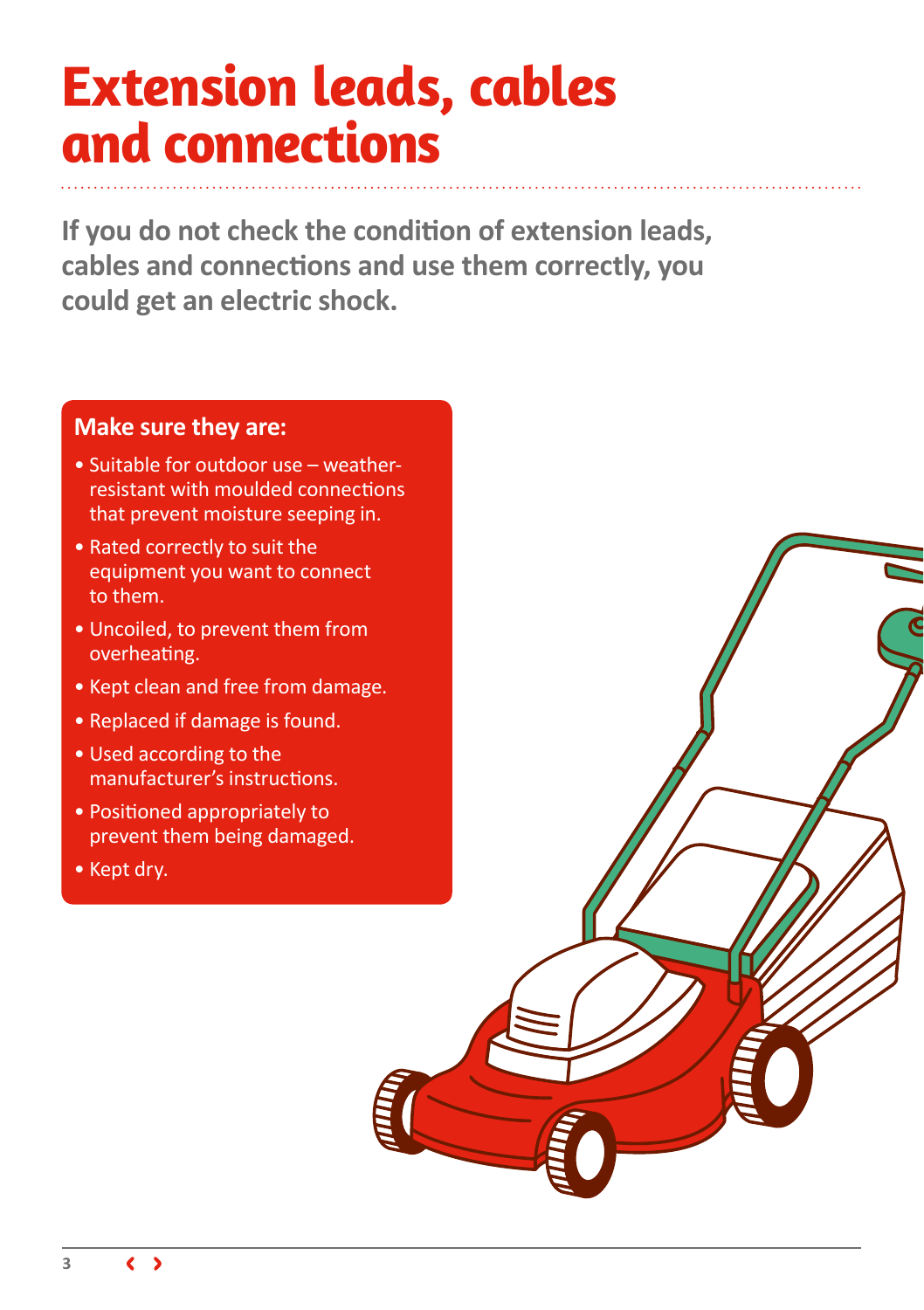# **Who should carry out electrical work in my home?**

**If you need RCD protection for sockets in your home, the work should be carried out only by people who have the knowledge, skill and experience to do the job. It's easy to make an electrical circuit work – it's far harder to make the circuit work safely.**

## **Always work sensibly and safely when using electrical equipment outdoors.**

We strongly recommend you use a registered electrician to carry out any work that needs doing.

Registered electricians will work to the UK national safety standard and will give you a safety certificate to confirm that the installation has been designed, built, inspected and tested in line with that standard.

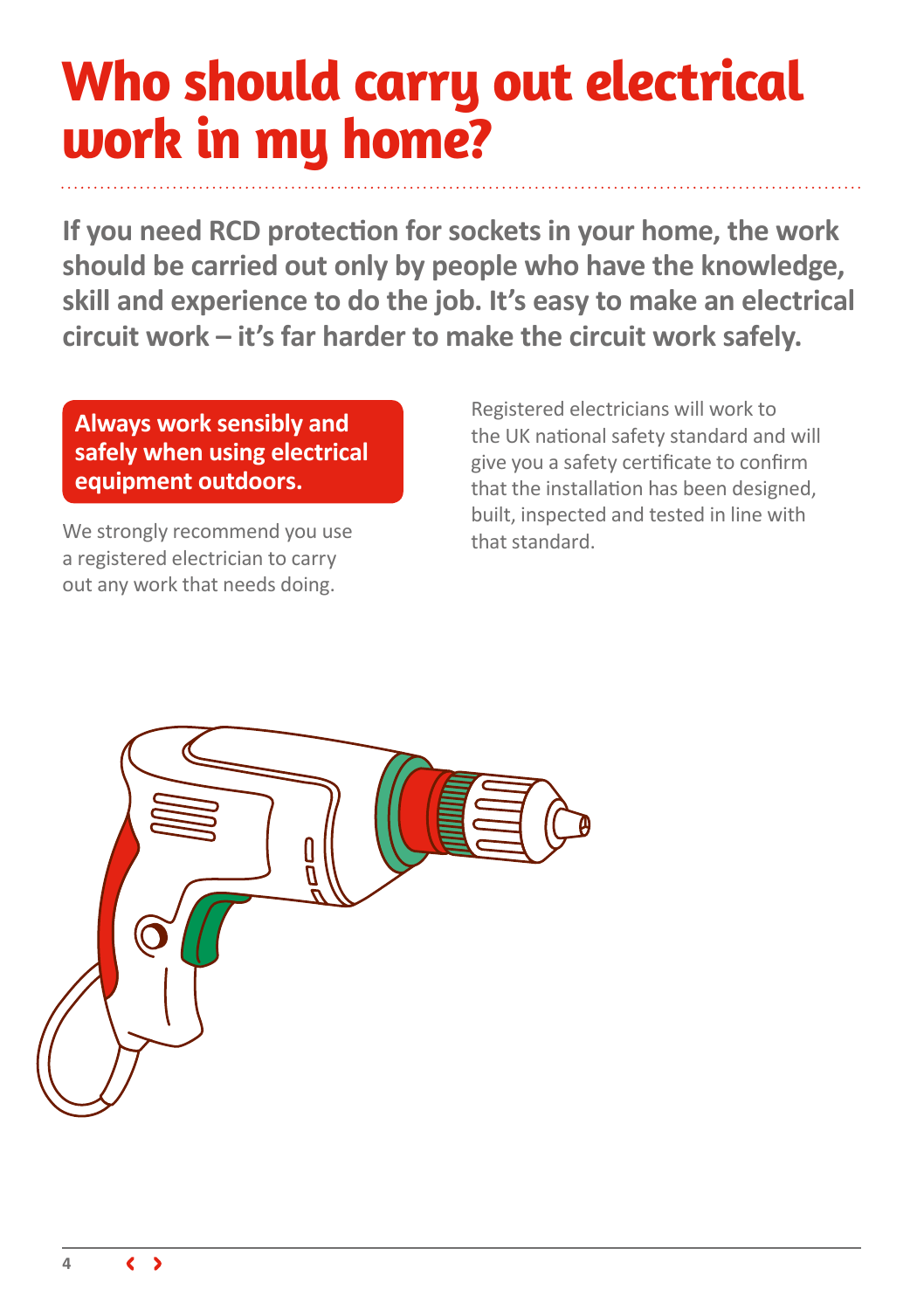# **Tips for working safely in the garden**

## **Always Never**

- **•** Use a Residual Current Device (RCD) for all outdoor electrical equipment, and use the 'test' button regularly to check that it is working correctly (an RCD is a life-saving device that protects against dangerous electric shock and reduces the risk of electrical fires).
- **•** Check electrical equipment, including plugs and extension leads, for damage before you use it.
- **•** Get damaged cables and plugs replaced before you use the equipment.
- **•** Buy good-quality electrical equipment from a manufacturer you trust (look for the BEAB label or 'Kitemark' safety symbol).
- **•** Wear protective clothing and footwear.
- **•** Take care when you are digging electric, gas and water services maybe buried below.
- **•** Follow manufacturer's instructions many accidents happen because safety instructions were ignored; and
- **•** Store electrical equipment in a dry place where children can't reach it.

- Use electrical equipment in the garden when it is raining.
- Clean, adjust or check equipment while it is connected to the electricity supply.
- Touch damaged equipment and cables before switching off the electricity supply.
- Try to repair equipment yourself.
- Wash equipment with water unplug the equipment and clean it with a dry cloth.
- Use electrical equipment while barefoot or wearing sandals.
- Leave electrical equipment plugged in while you are not using it.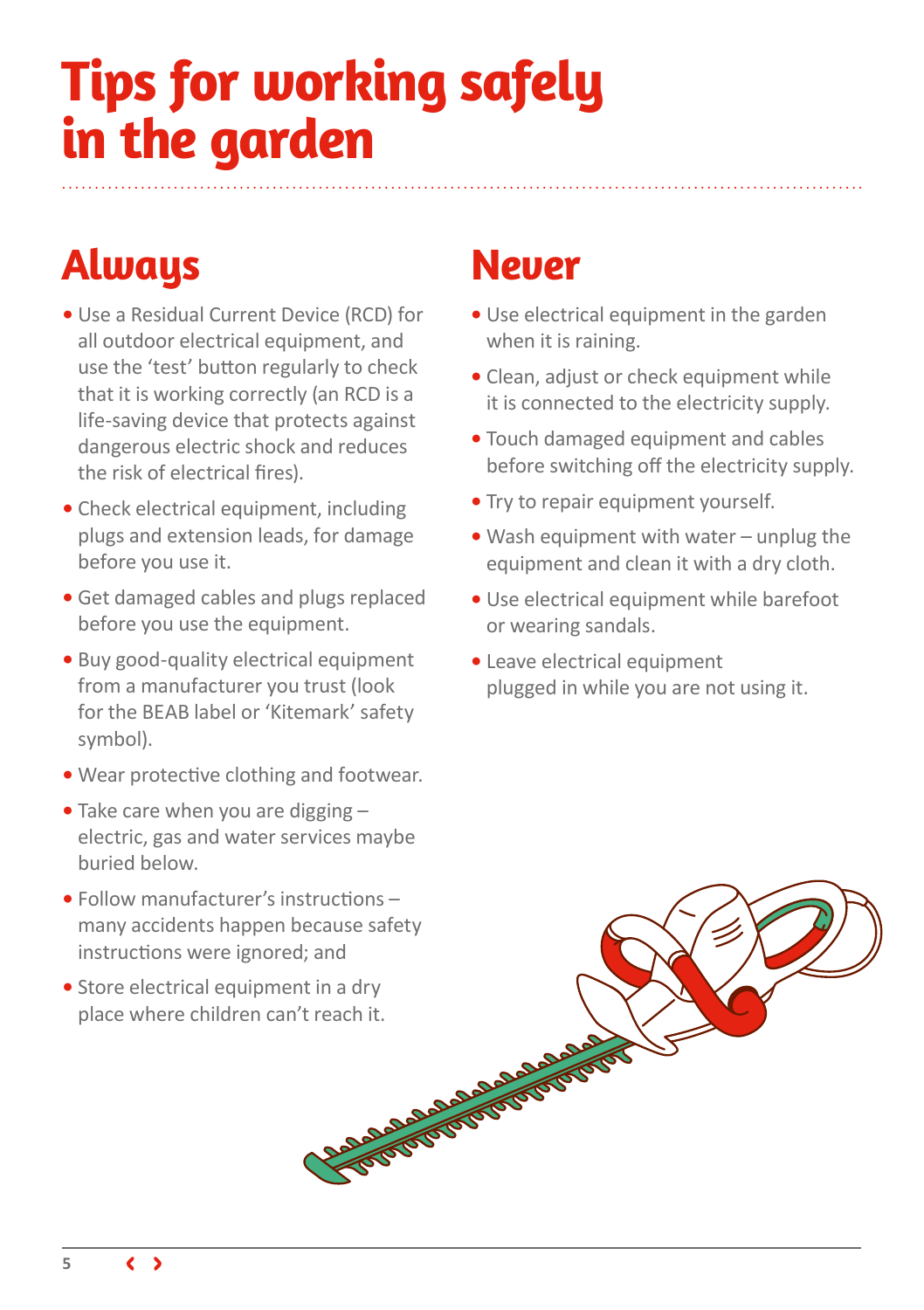## **Why do I need a Residual Current Device (RCD) when I use electrical equipment outdoors?**

**An RCD can be a lifesaver. Without it, if you cut through an electrical lead, a simple job like mowing the lawn could kill you. An RCD is a life-saving device which is designed to prevent you from getting a fatal electric shock if you touch something live, such as a bare wire.**

All equipment such as lawnmowers, hedge trimmers, and other power tools when you use them outdoors, should only be plugged into a socket protected by an RCD. To protect you against electric shock, the rated tripping current of the RCD must be 30 milliamps (mA) or less. If you haven't got sockets that are protected by an RCD you should buy and use a portable RCD. When buying a portable RCD check that it is clearly marked to show that it meets British Standard 7071, its rated current is 13 amps and its rated tripping current is 30 milliamps (mA).

A more permanent and possibly safer solution than using a portable RCD is to get a registered electrician to provide RCD protection for all the sockets in your home that can be used for outdoor equipment. Having RCD protection is a condition of the national safety standard BS7671 (Requirements for Electrical Installations) for virtually all sockets in new electrical installations and sockets added to existing installations.

You can find details of registered electricians on our website, **[electricalsafetyfirst.org.uk](http://www.electricalsafetyfirst.org.uk)**. Whatever the type of RCD you have in your home, you must regularly test it by using the 'test' button on the device. You should test portable RCDs every time you use them. However, do not press the test button for a long time if the device does not trip. If the RCD does not switch off the electricity supply when you press the test button, get advice from a registered electrician.